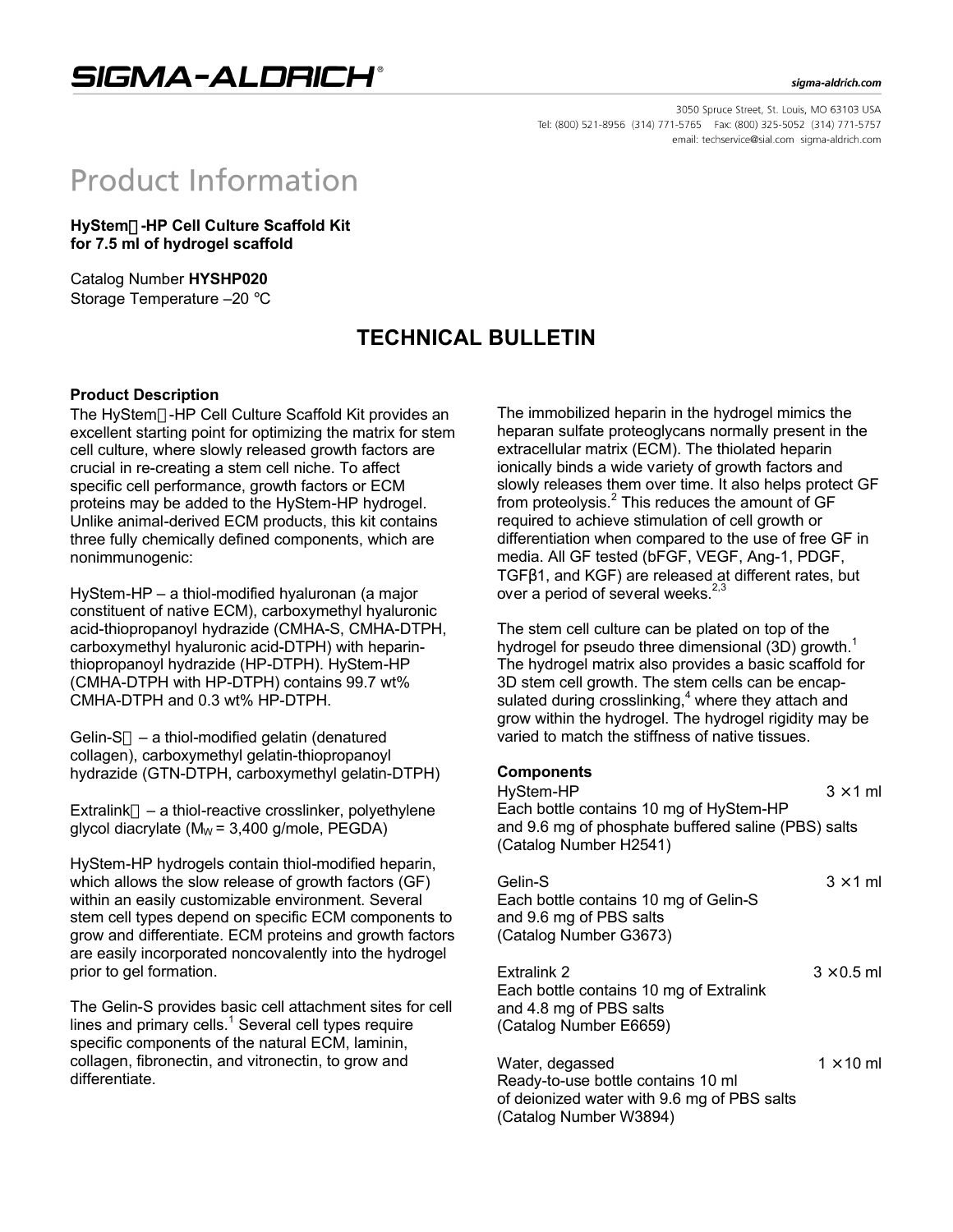#### **Precautions and Disclaimer**

This product is for R&D use only, not for drug, household, or other uses. Please consult the Material Safety Data Sheet for information regarding hazards and safe handling practices.

#### **Preparation Instructions**

Note: Do not uncap the HyStem-HP and Gelin-S bottles since both materials will crosslink in the presence of oxygen. Use a syringe and needle to add degassed water. Prepare  $1 \times$  Stock Solutions:

HyStem-HP – reconstitute a bottle with 1 ml of degassed water (Catalog Number W3894)

Gelin-S – reconstitute a bottle with 1 ml of degassed water (Catalog Number W3894)

Extralink 2 – reconstitute a bottle with 0.5 ml of degassed water (Catalog Number W3894)

The  $1\times$  Stock Solutions will contain  $1\times$  phosphate buffered saline (PBS), pH ∼7.4.

#### **Storage/Stability**

The lyophilized powders are blanketed with argon and under a slight vacuum. They may be stored unopened in the original bottles at  $-20$  °C for up to one year. Do not uncap the HyStem-HP and Gelin-S bottles since both materials will crosslink in the presence of oxygen.

The  $1\times$  Extralink 2 Stock Solution may be stored at –20 °C for ∼1 month.

#### **Procedure**

The 1 $\times$  Stock Solutions remain liquid at 15–37 °C. The hydrogel is formed when the crosslinking agent, Extralink, is added to a mixture of HyStem-HP and Gelin-S. Gelation occurs in ∼20 minutes after all three solutions are mixed. No steps depend on low temperature or low pH.

The rigidity of the hydrogel can be varied either by changing the volume of  $1 \times$  Extralink 2 Stock Solution used for crosslinking<sup>4</sup> or by diluting the 1 $\times$  HyStem-HP and Gelin-S Stock Solutions using PBS or cell culture medium. Diluting these Stock Solutions with PBS or cell culture medium can increase the gelation time.

The following is a procedure to prepare a 2.5 ml batch of hydrogel scaffold. Sufficient reagents are provided to prepare 3 batches (7.5 ml).

- 1. Allow the HyStem-HP, Gelin-S, Extralink 2, and degassed water bottles to come to room temperature.
- 2. Under aseptic conditions, using a syringe and needle, add 1.0 ml of degassed water (Catalog Number W3894) to the HyStem-HP bottle. Repeat for the Gelin-S bottle (see Preparation Instructions).
- 3. Place both bottles horizontally on a rocker or shaker. It will take <30 minutes for the solids to fully dissolve. Warming to ≤37 °C and/or gently vortexing will speed dissolution.  $1 \times$  Stock Solutions will be clear and slightly viscous.
- 4. Under aseptic conditions, using a syringe and needle, add 0.5 ml of degassed water (Catalog Number W3894) to the Extralink 2 bottle. Invert several times to dissolve.
- 5. As soon as possible, but within 2 hours of making the solutions, aseptically mix the HyStem and Gelin-S 1× Stock Solutions together. To mix, pipette back and forth slowly to avoid trapping air bubbles.
- 6. If adding growth factors/ECM proteins, add sterile growth factors/ECM protein solution to the 1:1 mixture of HyStem and Gelin-S 1× Stock Solutions. Pipette back and forth to mix.
- 7. If encapsulating cells, resuspend the cell pellet in the 1:1 mixture of HyStem and Gelin-S 1× Stock Solutions. Pipette back and forth to mix.
- 8. To form the hydrogel, combine the following and mix by pipette:

0.5 ml of 1× Extralink 2 Stock Solution

- 2.0 ml of HyStem/Gelin-S 1:1 mixture
- 9. Gelation will occur within ∼20 minutes.